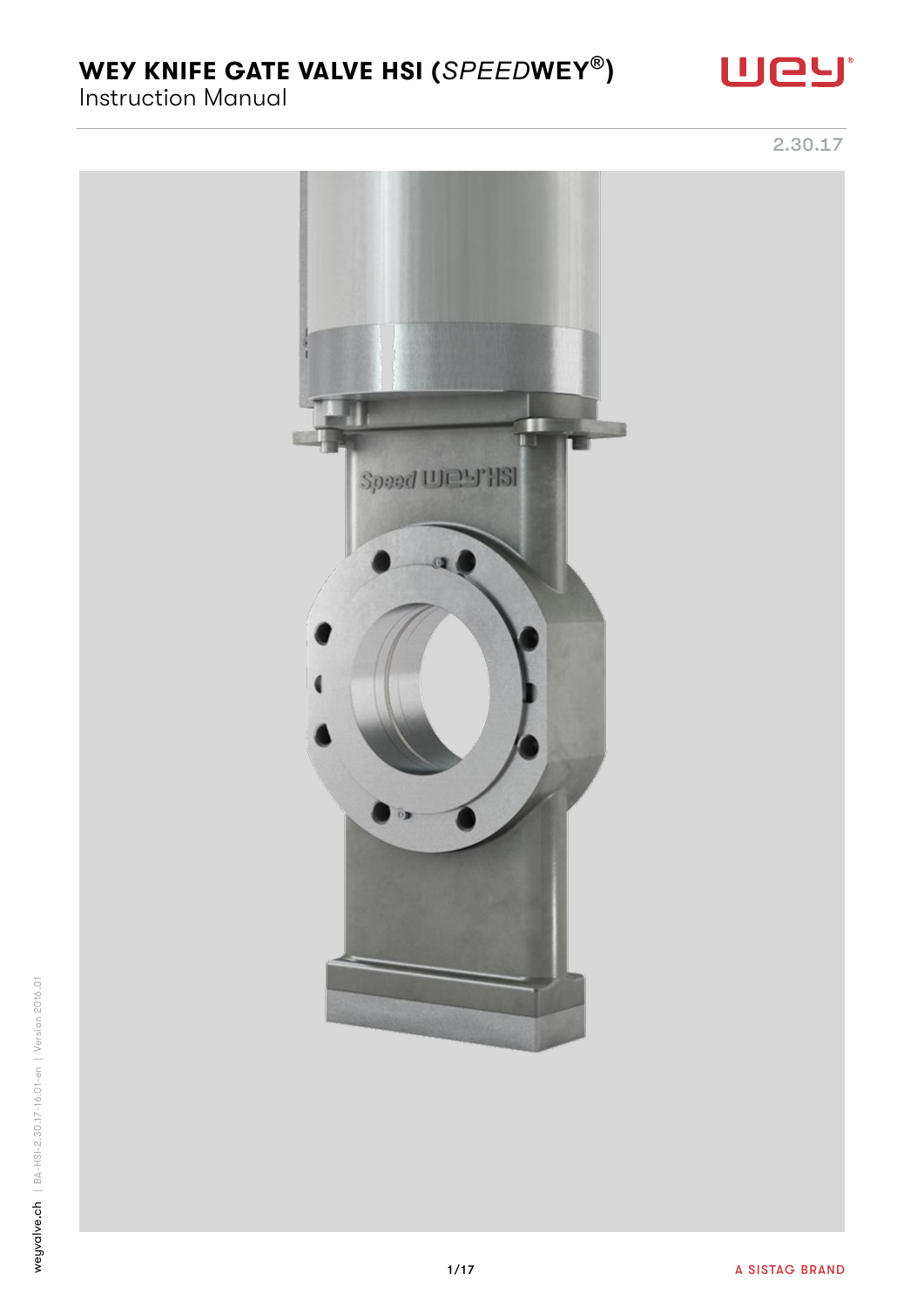

#### 1 [General](#page-2-0)

- 1.1 [Safety](#page-2-1)
- 1.2 [Designated service](#page-2-2)
- 1.3 [Marking](#page-3-0)

## 2 [Transport, Storage](#page-3-1)

- 2.1 [Transport](#page-3-2)
- 2.2 [Storage](#page-3-3)

## 3 [Installation](#page-3-4)

- 3.1 [Installation location](#page-3-5)
- 3.2 [Installation position](#page-3-6)
- 3.3 [Installation procedures](#page-4-0)

#### 4 [Technical Description](#page-7-0)

- 4.1 [Standard execution](#page-7-1)
- 4.2 [Design with integrated control unit](#page-8-0)
- 4.3 [Electrical data](#page-9-0)
- 4.4 [Terminal connection diagram](#page-10-0)

#### 5 [Initial setting](#page-10-1)

- 5.1 [General measures](#page-10-2)
- 5.2 [Functional test](#page-10-3)

#### 6 [Maintenance](#page-12-0)

- 6.1 [Quarterly maintenance work](#page-12-1)
- 6.2 [Annual service](#page-12-2)
- 6.3 [Leak test](#page-14-0)

## 7 [Removal](#page-14-1)

#### 8 [Disposal](#page-14-2)

## 9 [Technical data](#page-15-0)

## 10 [Final comment](#page-16-0)

Alterations reserved.

Reprinting, duplicating of any kind and translating prohibited.

The naming of products or documents takes usually place without reference to registered patents, protections or trademarks. The absence of such reference does not constitute the assumption that such goods or names are free.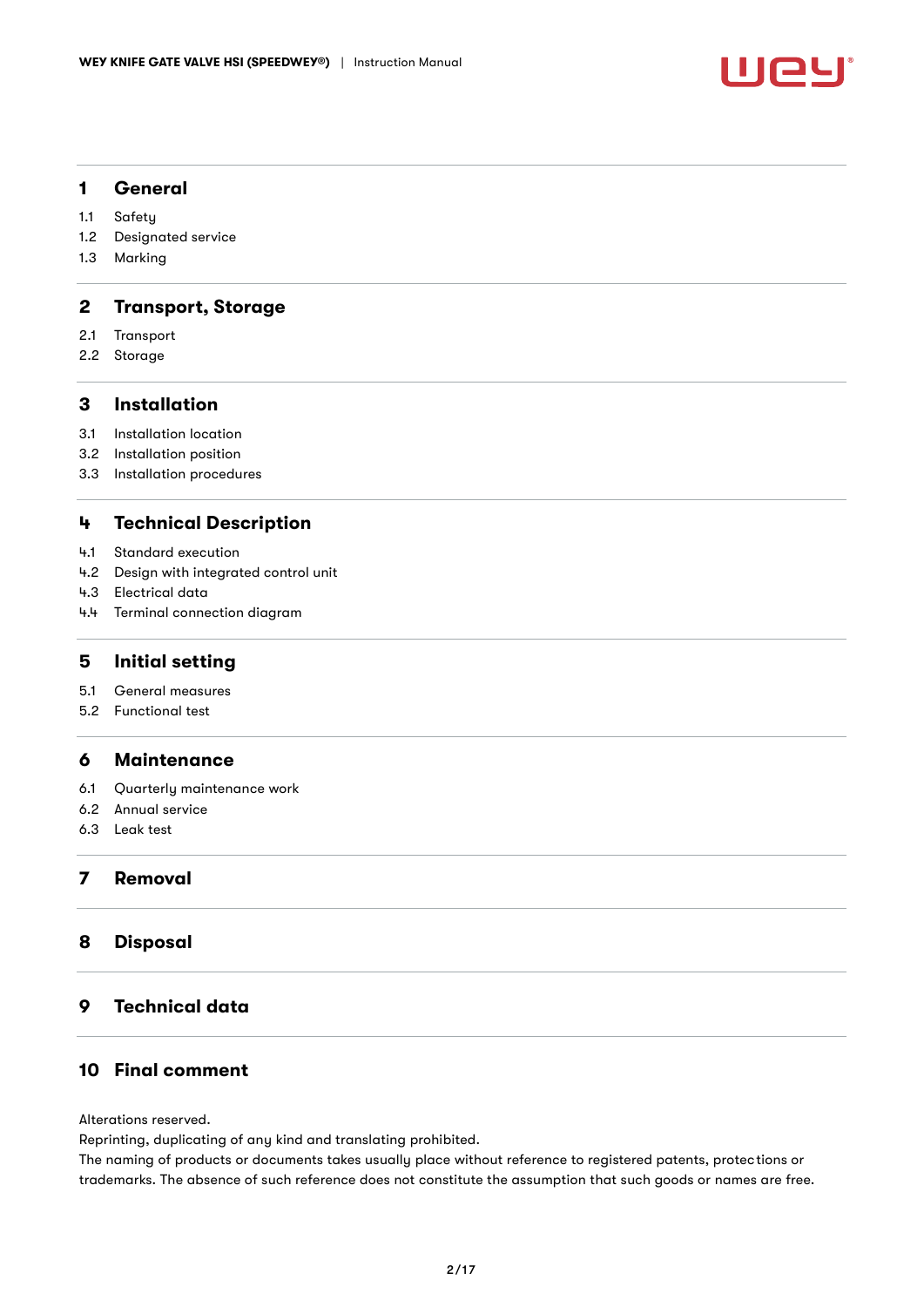

#### <span id="page-2-0"></span>1 General

To protect production facilities effectively against explosions, the pipelines leading to a vessel need to be isolated against explosions. This is usually realized by means of a High Speed Isolation Valve.

The SpeedWey® HSI is able to prevent the propagation of an explosion in a pipe system and thereby protects plant facilities against destruction. By triggering the pneumatic quick action control valve with an electrical signal from an explosion detector, the gate will be closed within a very short time by compressed air released from an integrated and permanently pressurized tank. Integrated solenoid valves enable to test the functioning of the valve at any time.



<span id="page-2-1"></span>This symbol is used as safety and danger indication. Follow all these indications, to avoid endangering of persons and material damage.

The assembly must consequently follow the recognized rules of engineering and must only be carried out by qualified personnel. Pay attention to relevant regulations and instructions for electrical installations in explosion protected areas, as well as for the introduction of such equipment. For project related valve data, such as dimensions, material and service application refer to the corresponding documentation.

#### <span id="page-2-2"></span>1.2 Designated service

The SpeedWey® HSI is a valve that is suitable for explosion isolation in pipeline systems against pressure and flame propagation. The technical application limits found in the annex of this manual must be observed. The SpeedWey® HSI is not intended for use in recurrent shut-off or regulating processes outside defined functions of explosion closure, incidental closure or functional test.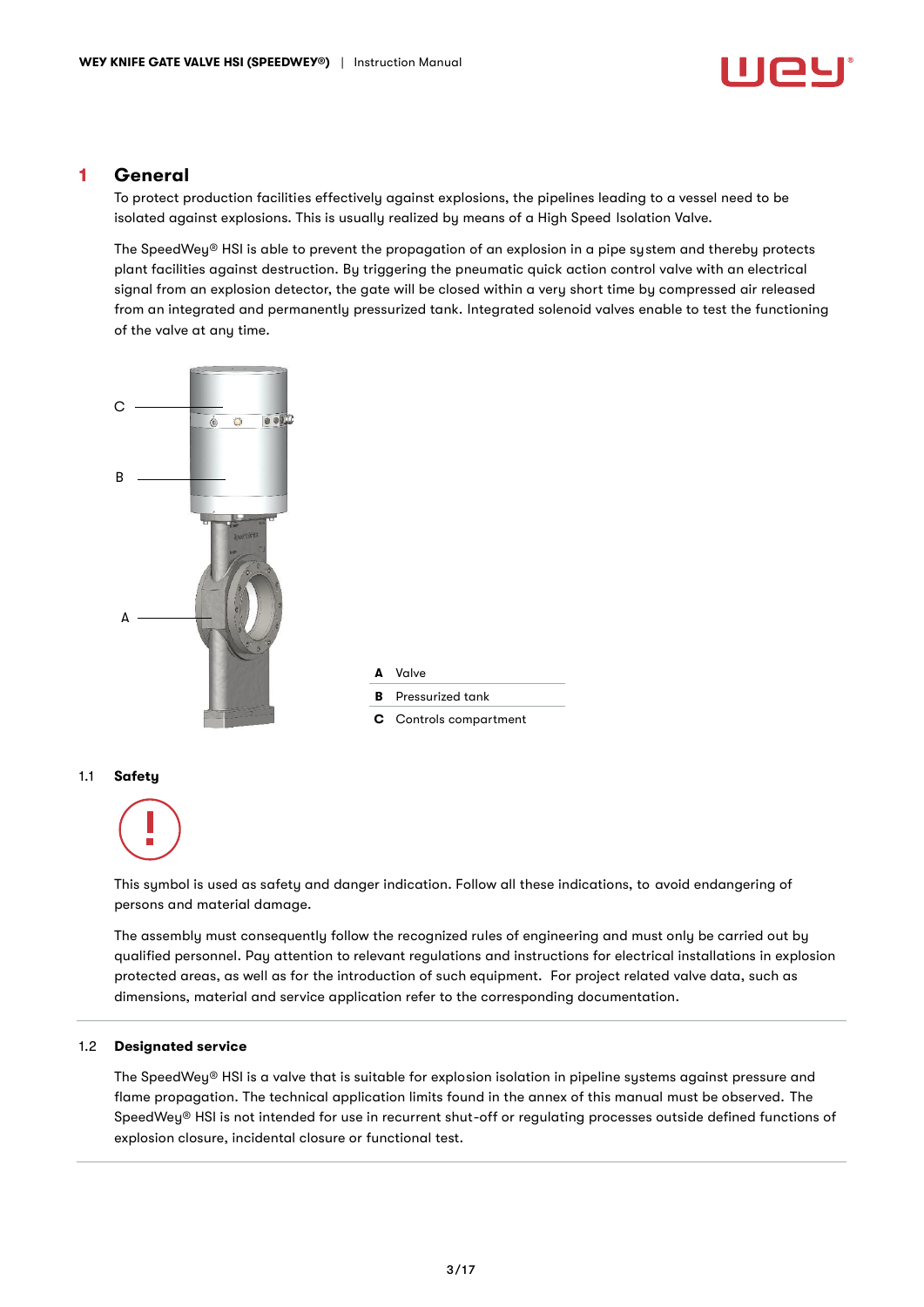

#### <span id="page-3-0"></span>1.3 Marking

Example



## <span id="page-3-1"></span>2 Transport, Storage

#### <span id="page-3-2"></span>2.1 Transport

The transport of the valve assembly to the final destination (building site) has to be carried out in a packaging rigid enough for the size of the valve assembly and the type of transport. Possible transport regulations must also be considered. The assembly has to be protected against external influences such as transport damage and weather exposure. In the event of poor climatic conditions or an extended shipping/storage period, we strongly recommend that the SpeedWey® HSI be protected by sealing it in a PE wrap or similar and by adding desiccant to protect it from moisture.

#### <span id="page-3-3"></span>2.2 Storage

Until final installation, the valves should be stored in a dry location and an adequate cover should be used to protect all functional parts against moisture, dust or other debris.

#### <span id="page-3-4"></span>3 Installation

#### <span id="page-3-5"></span>3.1 Installation location

The installation location must be selected bearing in mind that valve is always safely accessible; this is particularly for inspections and revisions. For the outdoor installation the valve must be protected with a suitable cover from direct atmospheric exposure such as solar radiation, snow, ice and rain. For installations above ground, ensure that the erection of a service platform is possible.

#### <span id="page-3-6"></span>3.2 Installation position

The SpeedWey® HSI may be mounted at any random angle in a pipeline. A suitable cover is mandatory if the valve is outside, in a vertical downright position installed. The valve can take an explosion from either side, so the direction of the pressure pulse is there-fore irrelevant.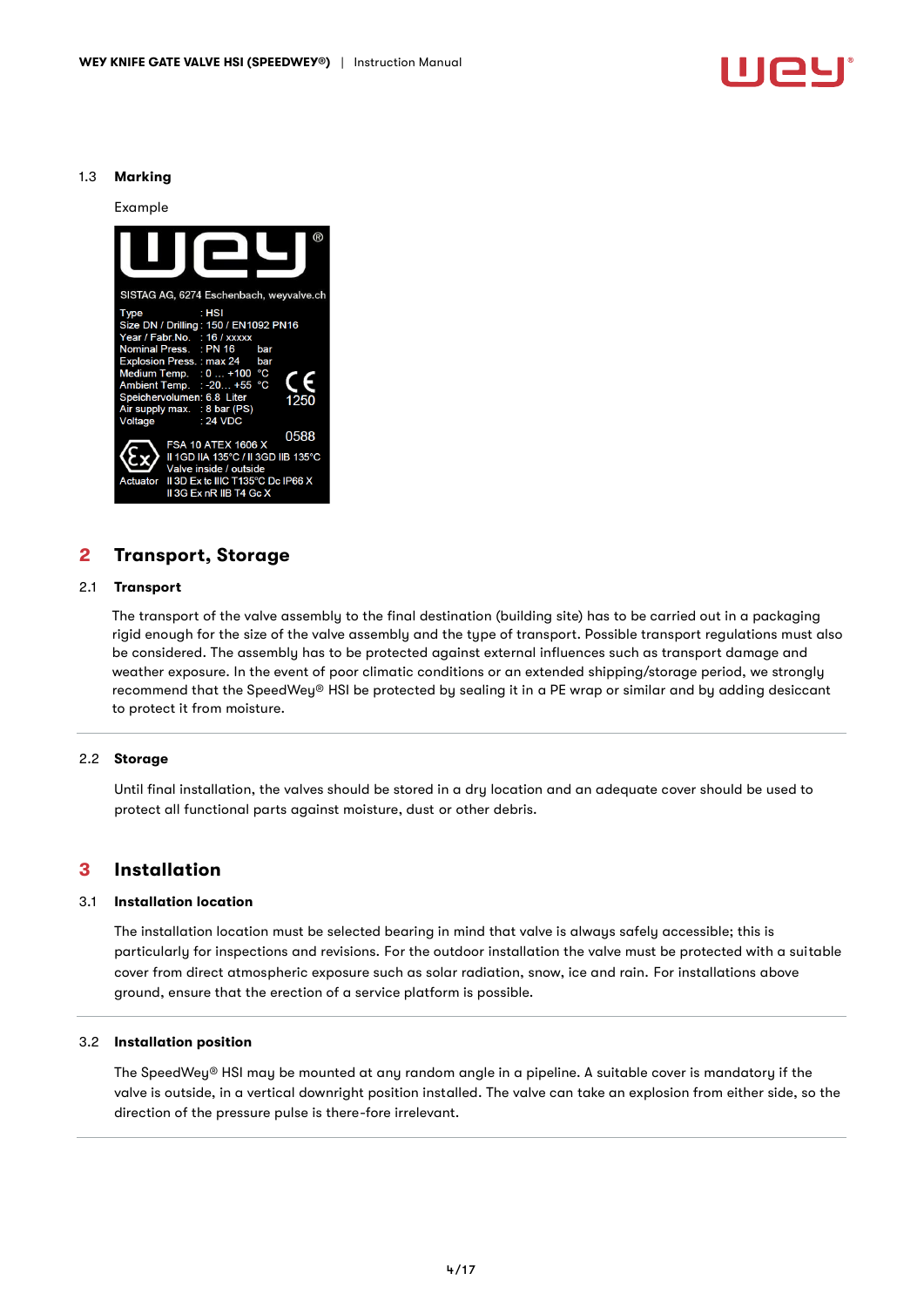#### <span id="page-4-0"></span>3.3 Installation procedures

#### 3.3.1 Installation into pipeline

Prior to installation, the SpeedWey® HSI has to be checked for transport damage. If construction work is going on nearby or especially above the assembly, the valve must be covered in such a way as to protect it from accidental damage. The valve must basically be mounted into a pipeline of the respective size between two flanges. It is not allowed to mount it as an end-of-line valve. It is imperative that mechanical stress to the valve body caused by misaligned pipes is avoided. The pipeline must not be pulled with the flange bolts to the valve. If there is a length gap, compensators shall be used.



| POS. A | <b>Wrong method.</b> The tightened bolts shall not touch the bottom of the blind holes.     |
|--------|---------------------------------------------------------------------------------------------|
|        | POS. B Correct assembly.                                                                    |
| POS. C | <b>This method is also correct.</b> Screw in the threaded studs, and then tighten the nuts. |

The flange bolts have to be tightend crosswise and evenly. For tightening torques refer to the documentation. Depending on the type of flange gasket, the manufacturer's data must be adhered to. Ensure that the flange connections are leak-tight. Leakage may be dangerous for people and environment.

Should hot media be transported in the pipeline, take provisions, that people are protected from contact with the hot surface of the system.

#### 3.3.2 Pneumatic connection

The SpeedWey® HSI is equipped with an integrated air tank which includes a check valve to prevent it from depressurizing. Once connected to the air supply net, the tank will remain permanently under pressure. This is visible from the pressure gauge (5) Fig. 2. If the valve must be removed from the pipeline, the system must first be de-pressurized. (Manual de-pressurization of the tank is achieved by pressing onto release valve (4) Fig. 2).

Caution: Manipulations to the pressure tank are forbidden. Preventive measures must be taken to ensure that the maximum working pressure is not exceed also in a breakdown situation.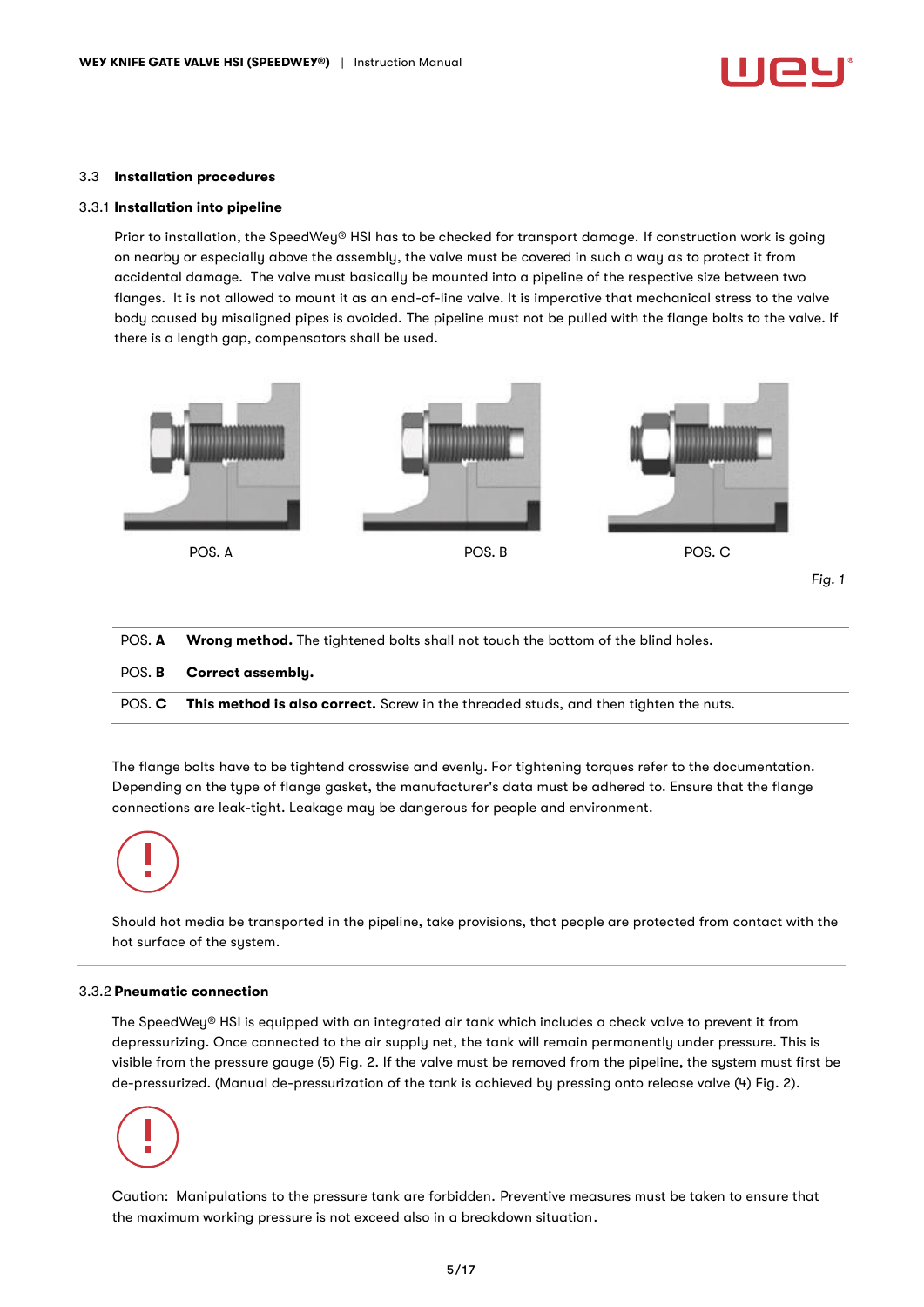

Make sure, that the pneumatic compressed air supply network is equipped with a self-dependent operating safety device.

For operation of the actuator use only dry, filtered air acc. Class 4/5 ISO 8573-1

max. dust particle size 40 µm max. dust particle concentration 10 mg/m3 max. excess oil concentration 5 mg/m3 pressure dew-point 10 K below minimal ambient temperature





#### Standard execution

|  | Connection PS (air tank) |  |
|--|--------------------------|--|
|--|--------------------------|--|

- B Connection PK (function control) OPEN
- C Connection C (function control) CLOSE
- D Release valve
- (press to de-pressurize tank)
- E Pressure gauge (indication of tank pressure)

#### With integrated control unit

| A | Connection PS (air tank)         |
|---|----------------------------------|
| в | Connection PK (function control) |
| с |                                  |
|   | Release valve                    |
| Е | Pressure gauge                   |
| F | Solenoid valves (Option)         |
|   | Position indication (Option)     |

*Fig. 2*

#### (A) PS Connection (air tank)

The pneumatic connection is fitted according figure 2 directly to the air supply line providing dry filtered air.

PS min. 5 bar subject to closing time (refer to attachment) PS max. 8 bar

In special cases, reduced PS max. is possible - please check tag plate and technical documentation.

#### Remark:

Facing ideal process parameters, normal air supply pressure is sufficient for valve actuation. In case, higher pressure is required, this pressure increase can be achieved through a booster. The pressure increase factor is approx. 1.8. The booster can be included in the complete system or being mounted onto the outside of the valve afterwards. The minimal pressure has to be available while the maximum pressure must not be exceeded.

#### (B/C) PK/C Connection (functional test)

From the connection PK and C (acc. diagram 4, 4.1, 4.2) thru a pressure regulating valve (sup-plied by customer) a reduced test pressure in relation to the valve size (Table 1) must be provided.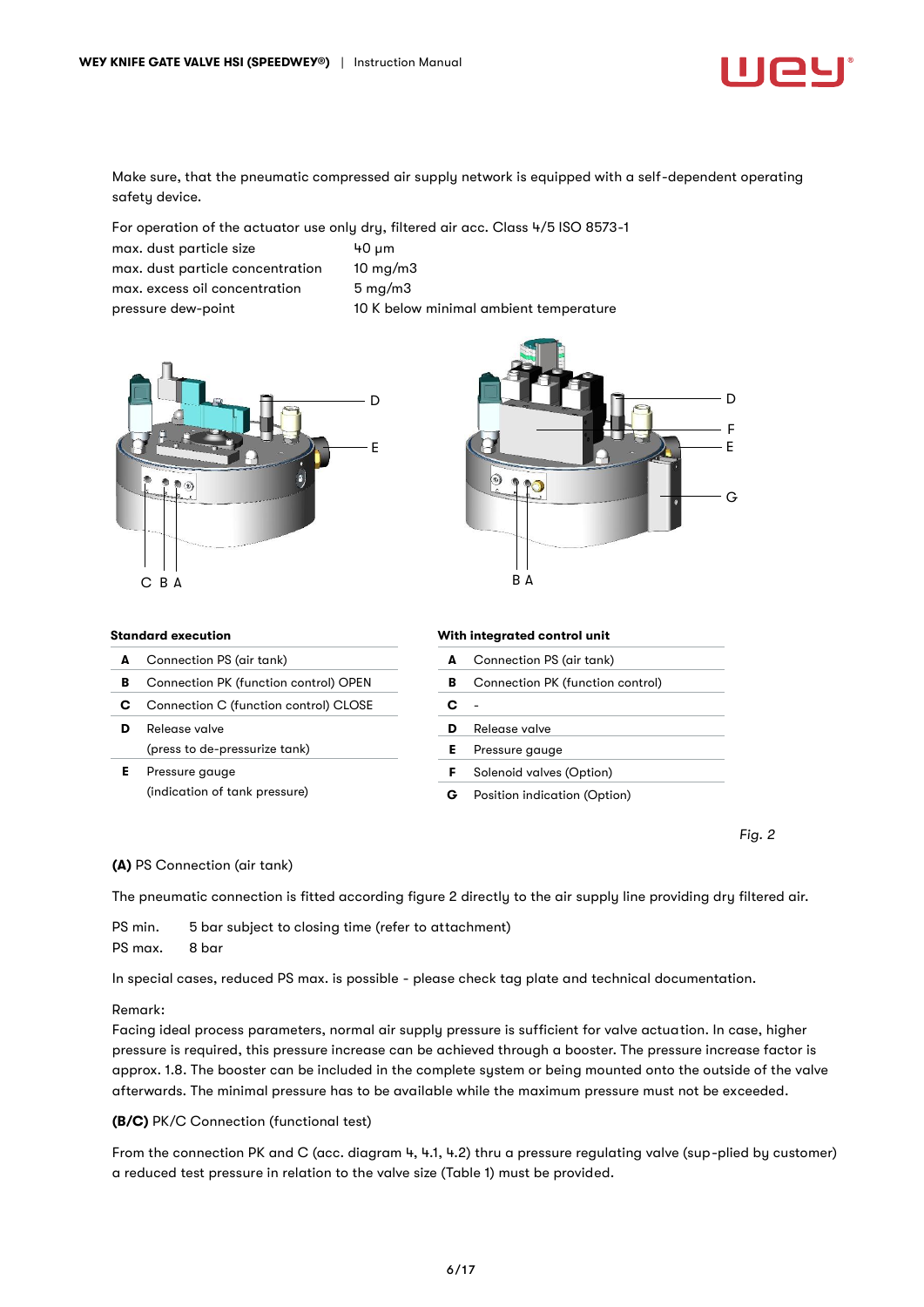| <b>Valve Size</b> | <b>Pressure</b> |                      |
|-------------------|-----------------|----------------------|
| DN 100            | 2 bar           |                      |
| DN 150 - 200      | 2,5 bar         |                      |
| DN 250-300        | 3 bar           |                      |
| DN 400            | 4 bar           | Tab. 1 Test pressure |

#### 3.3.3 Electrical connection



For electrical installation observe local rules, standards and directives. Additional directives and guidelines for installation and operation of explosion protection equipment, when installed into Ex-zones must also be observed.

Check if the equipment fulfills the safety requirements at site:

Ambient temperature -20....+ 55°C Protection requirement IP 66 Protection class II 3D Ex tc IIIC T135°C Dc IP66 X / II 3G Ex nR IIB T4 Gc X

All electrical connections are to be made according to the terminal connection diagram (fig. 5) and wired to terminal clamps. The electrical control unit must fufill all requested functions as per (table 2). After installation a correct earthing connection must be verified. Provide an all-pole separation for the electrical supply of the SpeedWey® HSI. The electrical components must be safeguarded against a short circuit contact according their nominal data (the magnetic sensors have an internal short circuit guard). The cable entry can withstand an impact energy of 4 Joule and must be protected for higher im-pact energy



For the function control of the SpeedWey® HSI we recommend the use of the especially designed Testbox TBS 2. As an option the testbox can also be supplied by Sistag.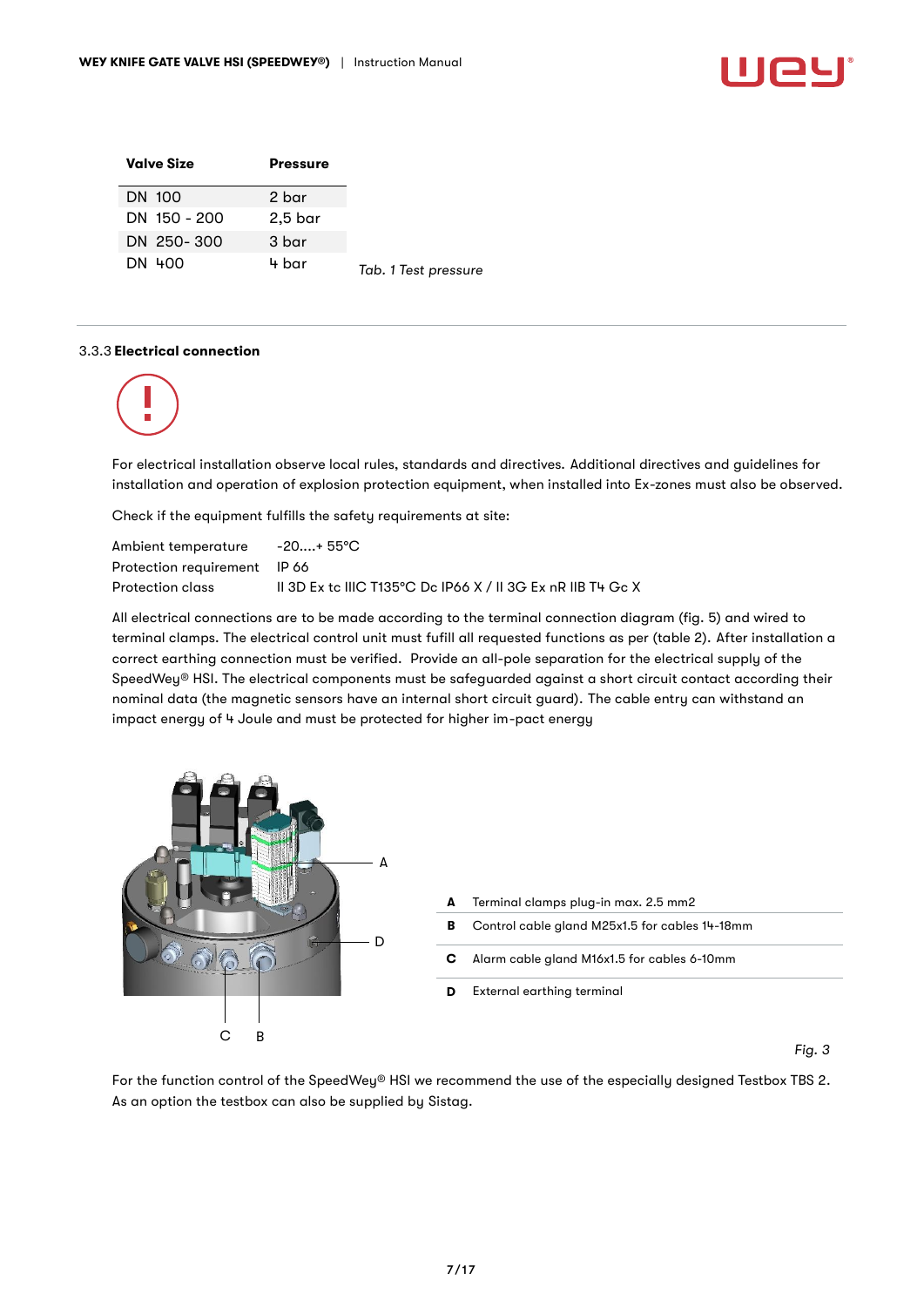## <span id="page-7-0"></span>4 Technical Description

#### <span id="page-7-1"></span>4.1 Standard execution

#### 4.1.1 Function

The SpeedWey® HSI is equipped with a quick action control valve for immediate actuation in case of an explosion. The quick action release valve V3 is directly connected to the alarm control unit which itself is transmitting and analysing the detection of any explosion. The quick action valve must be on current for maximum 1-2 seconds to avoid any heat-up and to keep the air loss from the air tank minimized. The examination of the OPEN / CLOSE function is ensured by connecting connections C / PK with the site air supply. An integrated pressure switch controls the pressure of the air tank. The signal must be integrated in the control system.

As an option a solenoid unit can be integrated in to the control compartment, with which the periodical test can be simply executed. Two magnet-inductive sensors (limit switches) may optionally provide the position control.

| Initial position<br>(C, PK depressurized)<br>Valve open |  |
|---------------------------------------------------------|--|
|                                                         |  |
|                                                         |  |
| Valve closes<br>C pressurized                           |  |
| <b>Functional test</b>                                  |  |
| PK pressurized<br>Valve opens                           |  |
| <b>Functional test</b>                                  |  |
| Valve closes<br>V3 activate                             |  |
| Quick shutting                                          |  |

*Tab. 2a*

After every functional test the valve must be set back to its initial position (OPEN) After any closure the valve must remain in the closed position.



The safety function of the isolation valve is only ensured if the respective pressure load is available and the electric triggering can take place. In case of any power break-down (pressure/electricity) immediate action must be taken to resolve the problem.

#### 4.1.2 Pneumatics diagram

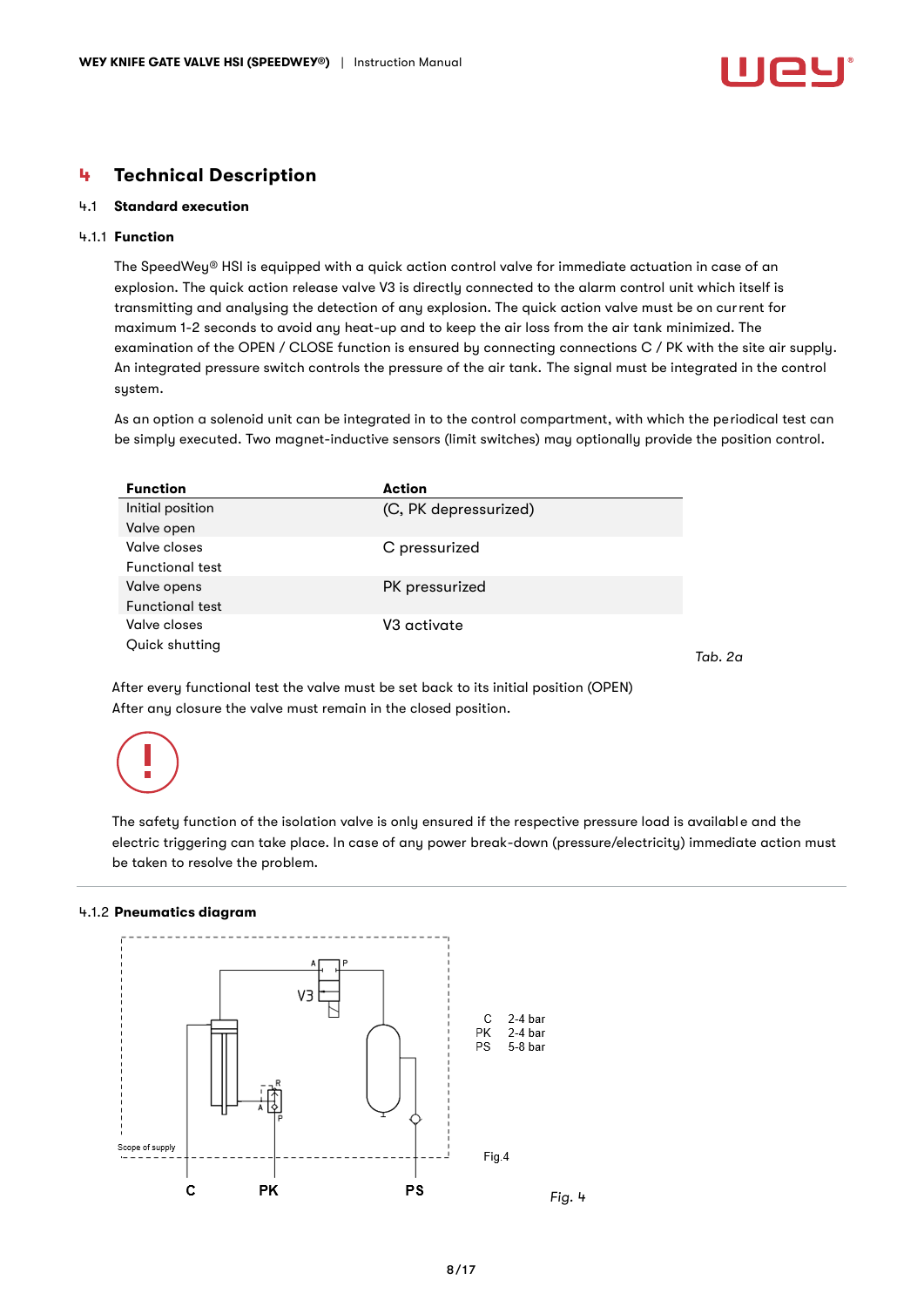

In the drive of the SpeedWey® HSI are the quick air release valve, as well a pressure switch for monitoring of the air tank pressure integrated. The mechanism for functional tests is to be provided by the end user. The connections C/PK must be unpressurised in the starting position. If the airline is not permanently connected connections must be closed off with a vent plug.

#### 4.1.3 Proposal for test control



#### <span id="page-8-0"></span>4.2 Design with integrated control unit

#### 4.2.1 Function

The solenoid valves V1, V2a, V2b must be connected at site to a control unit. Such a unit ensures that the solenoids are controlled in order to fulfil the requested functions (functions see table 2). Two magnet-inductive sensors (limit switches) may optionally provide the position control.

| <b>Function</b>                    | V1 | V2a | V2b | V3      |
|------------------------------------|----|-----|-----|---------|
| Initial position                   |    | ۰   | -   |         |
| Valve open                         |    |     |     |         |
| Valve closes                       |    |     |     |         |
| <b>Functional test</b>             | -  |     | ٠   |         |
| Valve opens                        |    |     |     |         |
| <b>Functional test</b>             | ٠  | ۰   |     |         |
| Valve closes                       |    |     |     |         |
| Quick shutting                     |    |     |     | $+$ *)  |
| After an explosion shutting        |    |     |     |         |
| Tank de-pressurizing               |    | ٠   |     |         |
| + Solenoid with current            |    |     |     | Tab. 2b |
| $\sim$ $\sim$ $\sim$ $\sim$ $\sim$ |    |     |     |         |

- Solenoid no current

\*) Solenoid coil V3 during max.1-2 seconds under current

After every functional test the valve must be set back to its initial position (OPEN) After any closure the valve must remain in the closed position. As an alternative the control valves for the function test and depressurization can be operated using the manual emergency switch (refer to the Functional Test Chapter 5.2)

The safety function of the isolation valve is only ensured if the respective pressure load is available and the electric triggering can take place. In case of any power break-down (pressure/electricity) immediate action must be taken to resolve the problem.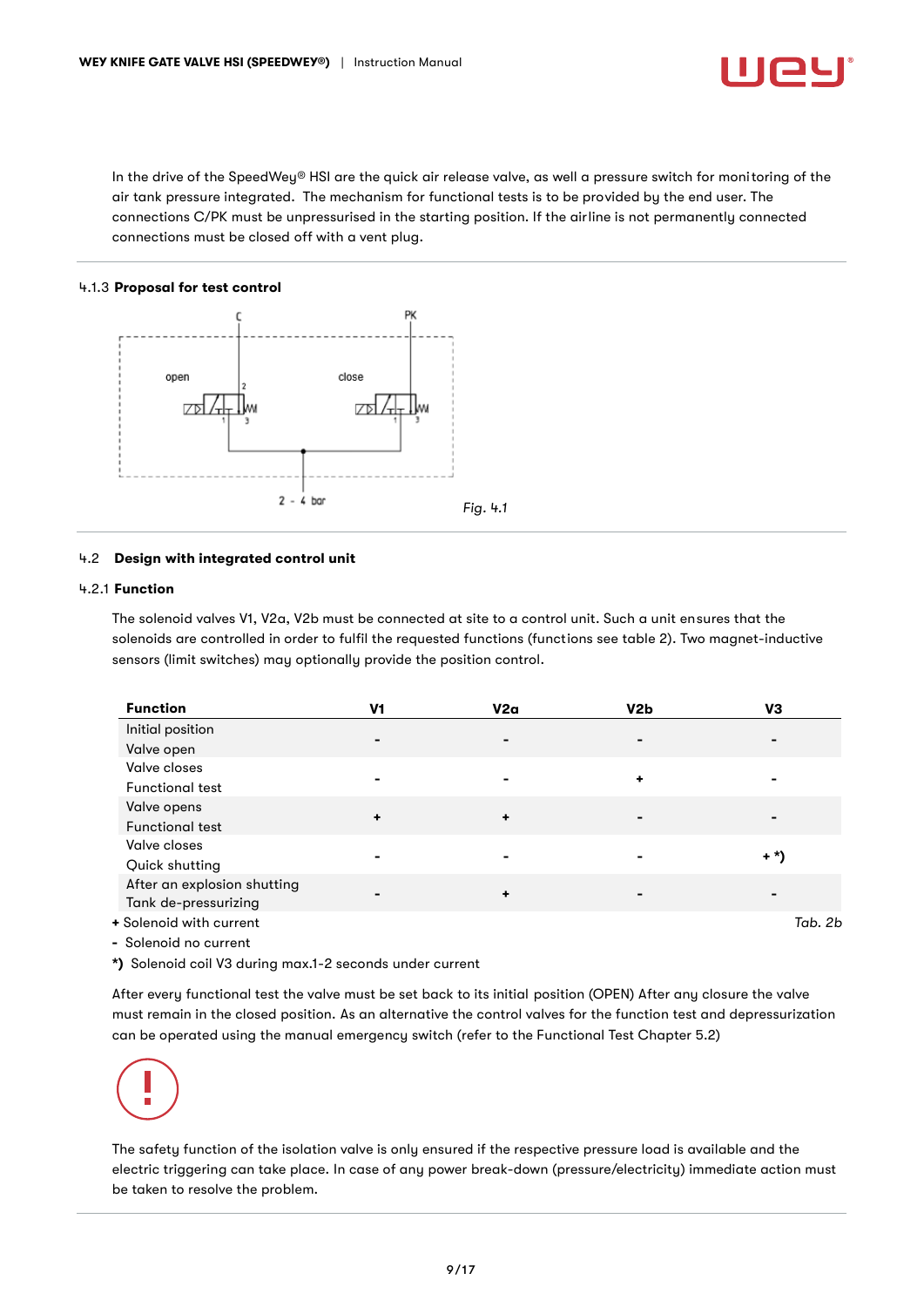## <u>Uey</u>

## 4.2.2 Pneumatics diagram



The actuator of the SpeedWey® HSI consists of one 2/2-way valve (V3 Quick closing) and three 3/2-way solenoids (V1 open, V2a/b close, de-areate), as well as one controlled, non-electric quick-exhaust valve, which is directly integrated. Also included is a pressure switch to control the pressure of the air tank. Fig. 4.2 shows the scheme including the optional booster device.

| .3 | <b>Electrical data</b>      |                   |                    |
|----|-----------------------------|-------------------|--------------------|
|    | Solenoid coil V3            | Voltage           | 24 VDC             |
|    |                             | Power consumption | 24 Watt            |
|    |                             | Protection        | <b>IP65</b>        |
|    | Solenoid coils V1, V2a, V2b | Voltage           | 24 VDC             |
|    |                             | Power consumption | 5 Watt             |
|    |                             | Protection        | IP 65              |
|    | Sensors (open, close)       | Voltage           | 24 VDC             |
|    |                             | Constant current  | < 200 mA           |
|    |                             | Function          | <b>PNP Shutter</b> |
|    |                             | Protection        | IP 67              |
|    | Pressure switch             | Voltage           | 24 VDC             |
|    |                             | Function          | <b>PNP Shutter</b> |
|    |                             | Output            | Transistor (1.4A)  |
|    |                             | Protection        | IP 65              |
|    |                             |                   |                    |

#### <span id="page-9-0"></span>4.3 Electrical data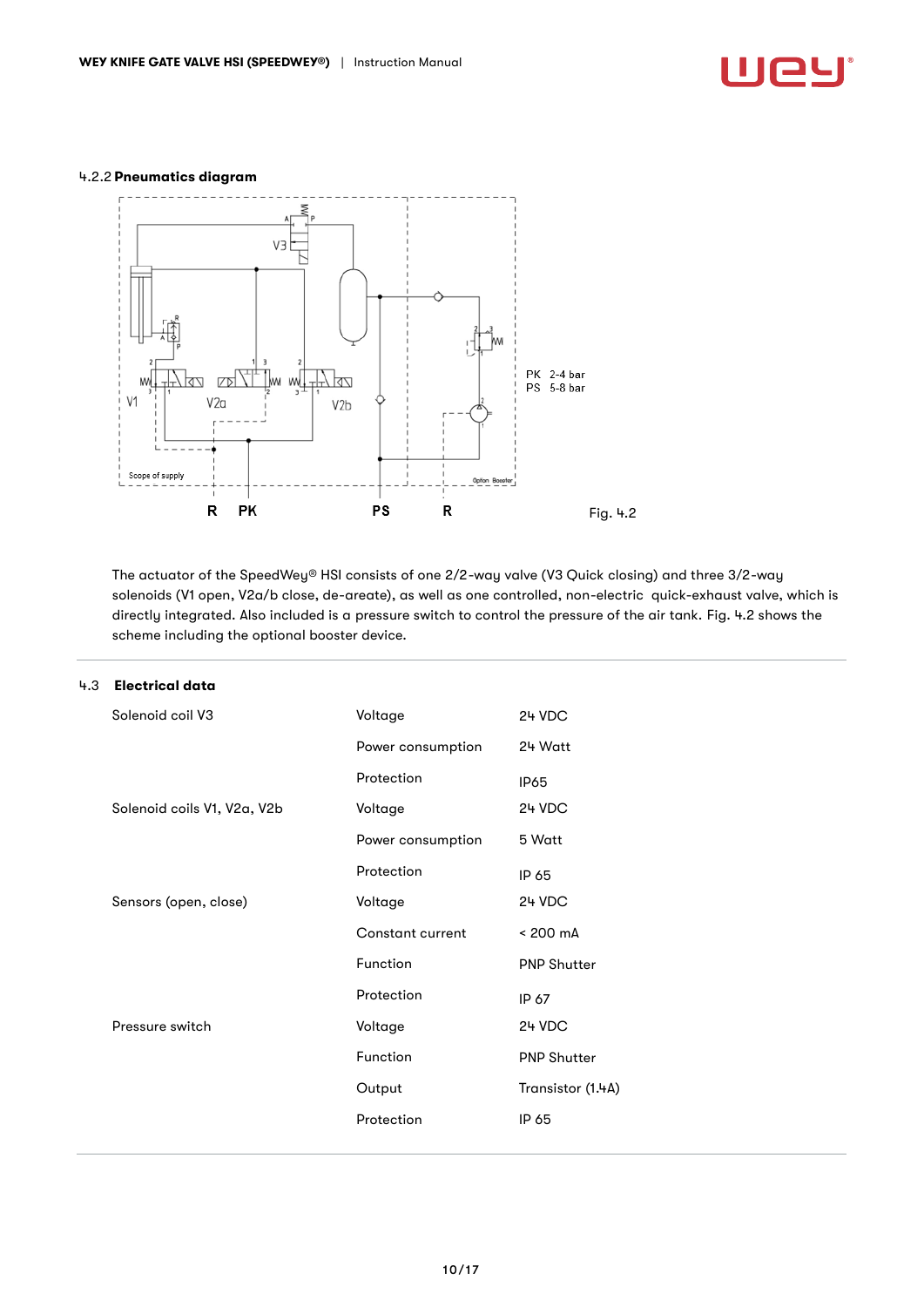#### <span id="page-10-0"></span>4.4 Terminal connection diagram



## <span id="page-10-1"></span>5 Initial setting

#### <span id="page-10-2"></span>5.1 General measures

Prior to initial setting check the following points for:

- correct installation of the valve in the pipeline
- complete connection of all pneumatic pipes and hoses
- ensure that the min. air tank pressure is available
- ensure the control pressure for the function test is available
- electric power supply ensured

# É

The housing of electrical components and strip terminal must be closed. It must not be opened when under power.

- perform a functional test according Chapter 5.2
- enter all work performed in to the initial setting protocol.

#### <span id="page-10-3"></span>5.2 Functional test

Follow these steps:

1. The plant or production facility must be shut-down or in revision mode.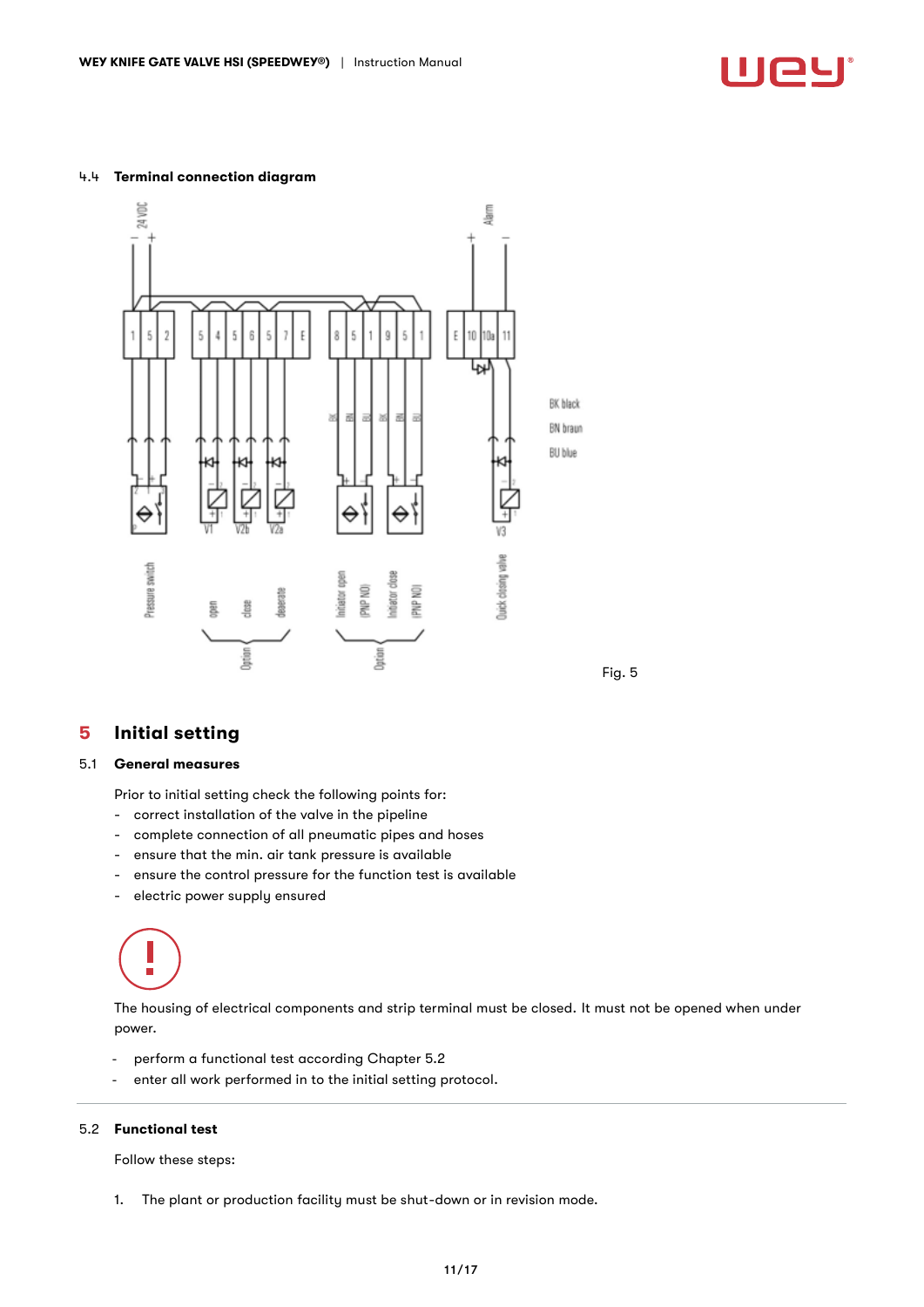

2. Standard execution:

By feeding the adequate pressure to connection C the valve will close. By feeding the pressure to connection PK the valve will open. For this the connection C must be vented (refer to table 1 und 2).

Execution with integrated control unit:

Open or close the valve by providing current (24 VDC) to the respective solenoids (see function/terminal diagram). As an alternative the valves can be switched manually (Fig. 6). When the control button is pressed the solenoid is switched (+), when it is released the solenoid falls off again im-mediately (-).



*Fig. 6 Manual operation*

schalten

After the open cycle the cylinder pressure will be de-pressurized through the quick exhaust valves. Such valves, because of their function, can not be covered with any sound dampers. Therefore wear ear protection during a functional test.

The closing or opening cycle must take place within the requested time at the respective pressurre according table 3.

| <b>Valve size</b> | <b>Pressure</b>     | <b>Close time</b> |                         |
|-------------------|---------------------|-------------------|-------------------------|
| <b>DN 100</b>     | 2 bar               | 6 sec.            |                         |
| DN 150 - 200      | $2.5\,\mathrm{bar}$ | $12$ sec.         |                         |
| DN 250 - 300      | 3 bar               | $15$ sec.         |                         |
| DN 400            | 4 bar               | $25$ sec.         | Tab. 3 test press./time |

Should the closing time be too slow, the valve must be inspected.

Possible causes could be:

- Test pressure has been manipulated on the pressure reducing valve. The correct presurre value is found in the initial setting protocol.
- Leakages on cylinder, tank or connecting pipes and hoses.
- Contaminated or damaged valve.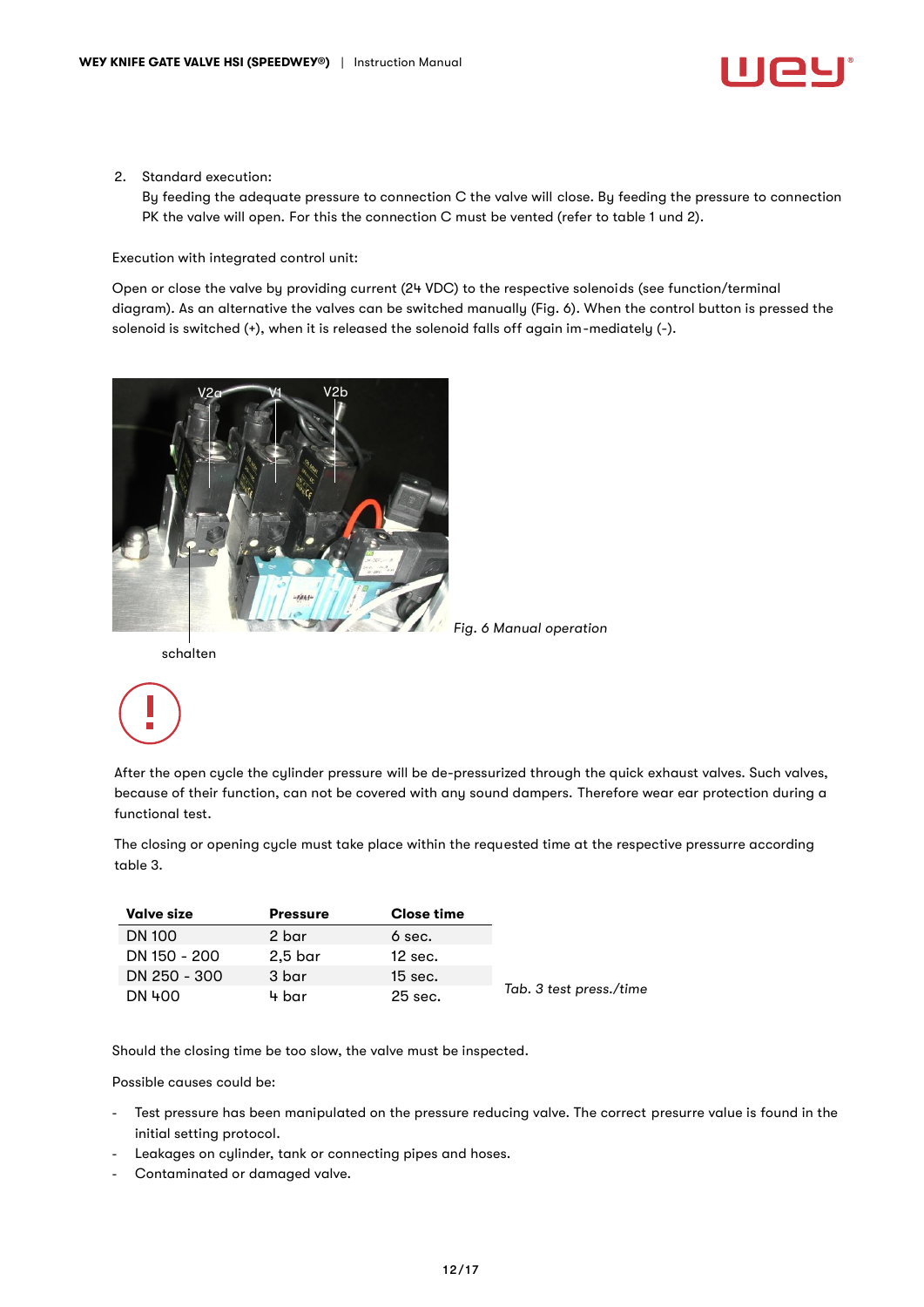After the funtional test the valve must be set back to its initial position (OPEN).

To perform any control functions we recommend the use of the specifically designed Testbox TBS2 (observe therefore manufacturers instruction manual)

## <span id="page-12-0"></span>6 Maintenance

All maintenance work must only be carried out when the plant is shut down. Maintenance work has to be carried out completely and in a competent manner in order to ensure the proper functioning of the valve. Maintenance records must be correct and complete and shall be safely filed with the operator. In case of any claims for warranty, these records can be requested for inspection. The customer has to ensure that the functional test, in accordance with chapter 5.2, can be carried out at any time. In any case the pressure- and time parameters acc. table 3 are to be followed. For spare part orders or inquiries, always quote the valve number.

#### <span id="page-12-1"></span>6.1 Quarterly maintenance work

The following steps must be performed at least every three months after the initial setting:

- Visually check the SpeedWey® HSI for any contamination or damage. Clean valve if necessary and replace any defective parts.
- Check on the pressure gauge for the minimum level in the air tank. The minimum required pressure must correspond to the initial setting protocol.
- Perform the functional test in compliance with the instructions in chapter 5.2.
- Enter all work performed in the maintenance log.

#### <span id="page-12-2"></span>6.2 Annual service

Once a year, the valve has to be removed from the pipeline. Thereafter please proceed as follows:



- Valve must be thoroughly cleaned in- and outside.
- Valve gate (Fig. 7, Pos. 1), Seat ring with seal (2) and damping elements (3) have to be checked for possible damage.
- Replace defective parts.
- Reinstallation of the valve acc. chapter 3.3.
- Check all screws for tight fit.
- Perform functional test acc. chapter 5.2.
- Check on the pressure gauge for the minimum level in the air tank. The minimum required pressure must correspond to the initial setting protocol.
- Enter all work performed into the maintenance log.

*Fig. 7*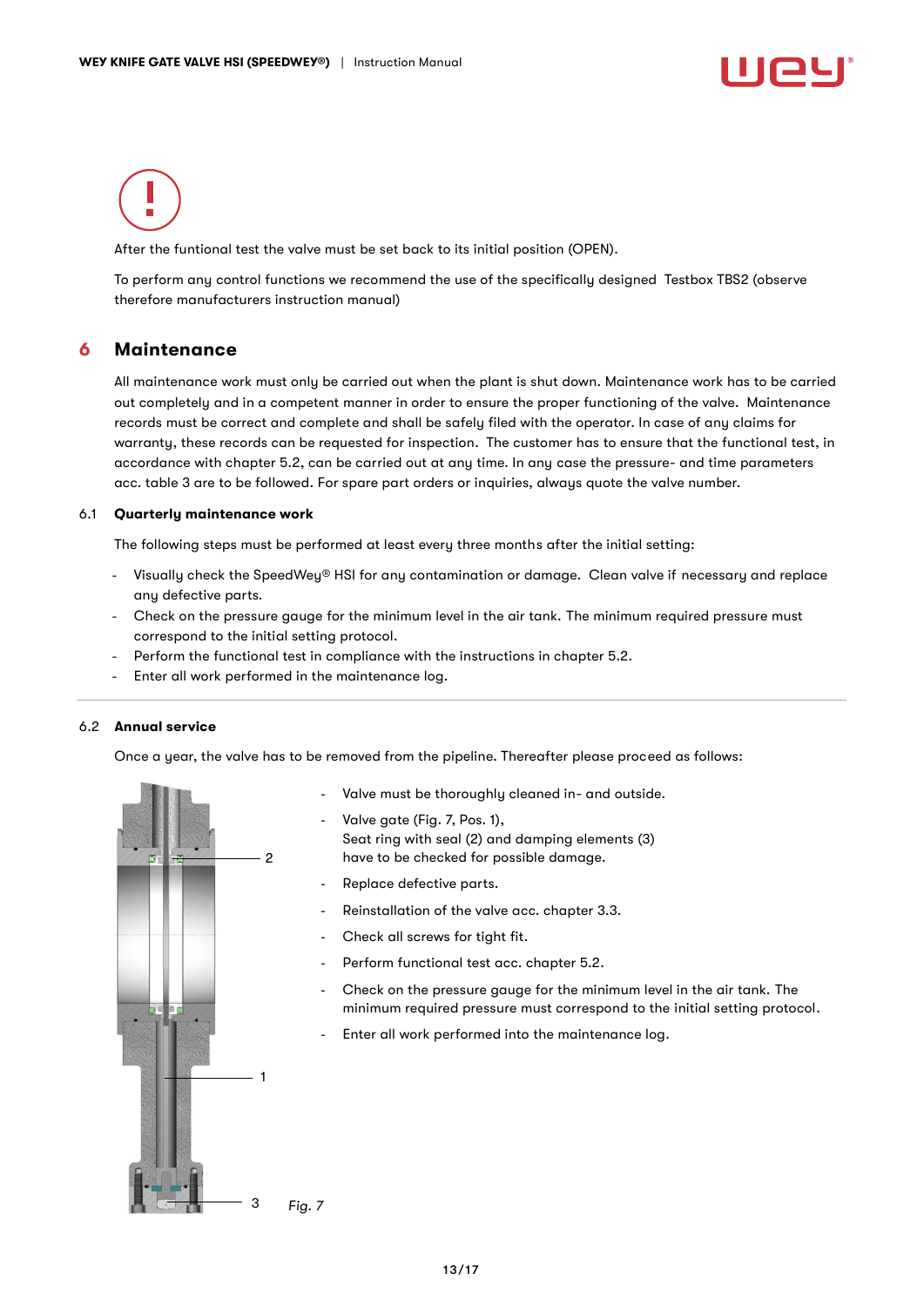Other maintenance intervals:

If, during the first year of operation and after performing all service and maintenance duties in compliance with 6.1 and 6.2, no incidents or findings which could impair the proper functioning of the SpeedWey® HSI are noticed, the user may, explicitly at his own responsibility, set longer maintenance intervals.

#### 6.2.1 Inspection after high speed closure

#### 6.2.2 Incidental closure

An incidental closure of the SpeedWey® HSI is defined as such, when after the high speed clo-sure, the valve gate is not subjected to an increased differential pressure, as would occur during an explosion. After 10 initial closing it is recommended to proceed with an annual service acc. to chapter 6.2.

After an initial closing refer to the event protocol proceed as follows:

- Vent the actuating cylinder, then open the valve. If the valve opens properly it is still functional.
- Visually check the SpeedWey® HSI for possible contamination or damage.
- Check the damper parts Vent the air tank Remove the screws and damper device If damper cord and shock bar are out-of-line return them to the initial position; if damaged replace the parts. Mount damper device Refill the air tank
- Perform the functional test according to chapter 5.2
- Check on the pressure gauge for the minimum level in the air tank. The minimum required pressure must correspond to the initial setting protocol.
- Enter all work performed into the maintenance log.

#### 6.2.3 Closure due to an explosion (explosion closure)

If the SpeedWey® HSI was rapidly closed due to an explosion, please proceed as follows:

- Vent of the actuating cylinder of the valve.
- Remove the SpeedWeu® HSI according instructions in chapter 7.

It is recommended that the SpeedWey® HSI is returned to manufacturer for reconditioning. Should it not be possible to return the SpeedWey® HSI, please proceed as follows:

- Clean the valve thoroughly inside and out.
- The entire valve assembly must be given a thorough and detailed inspection.
- Replace the seals of the SpeedWey® HSI. Seal kits can be obtained from manufacturer.
- Replace all defective parts.
- Then perform a leak test as per instructions in chapter 6.4.
- Re-install the valve as per instructions in chapter 3.3.
- Perform the functional test as per the instructions in chapter 5.2.
- Check on the pressure gauge for the minimum level in the air tank. The minimum required pressure must correspond to the initial setting protocol.
- Enter all work performed into the maintenance log.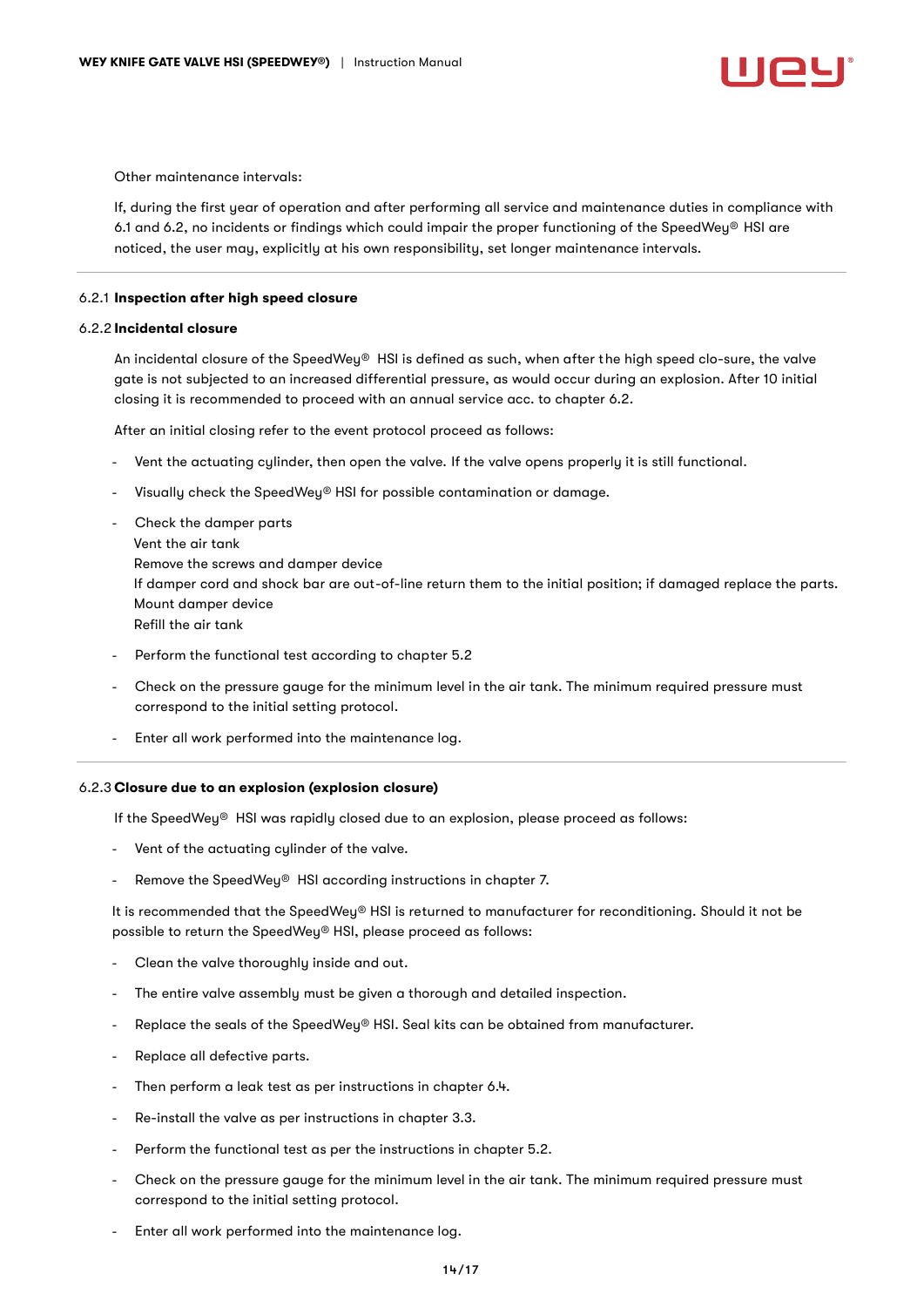

#### <span id="page-14-0"></span>6.3 Leak test

After seal changes on the valve, it has to be subjected to a leak test. At 1 bar (15 psi) differen-tial pressure, the Wey® Valve has to be tight at 1 bar (15 psi) differential pressure through the seat and through the shell and transverse seal towards the outside. The leak test can be performed at the manufacturer's plant, or with a specially developed mobile test kit for easy use. In order to leak test the valve, apply 1 bar (15 psi) air pressure from one side against the closed gate. Fill the other valve gate side with water and verify that there are no air bubbles escaping (no leakage).

#### <span id="page-14-1"></span>7 Removal

Before removal of the valve, be aware that the pipeline could be under pressure and that dan-gerous media could harm the environment. In order to avoid this, appropriate precautions must be taken. The controls compartment must only be opened when the power supply is disconnected. Directives regarding zones classification (explosion hazardous zones) are binding. Disconnect the electric power supply before removal of the valve. All supply pipes must be disconnected from the actuator. The air tank must be de-pressurized with the manual release valve (see chapter 3.3.2, Fig. 2, Pos. (3)).

In case a pipeline is removed only on one side, ensure that the valve cannot be actuated. Accidental opening of the valve can be harmful to people and environment due to spill of dangerous media. Accidental closing can lead to bad injuries, if people or their body parts are within reach of the valve gate.

## <span id="page-14-2"></span>8 Disposal

Note that contamination from the medium inside of the valve can be harmful to people and environment. Appropriate precautions must be taken. After final service, the valve must be disposed of in a competent and environmentally safe manner.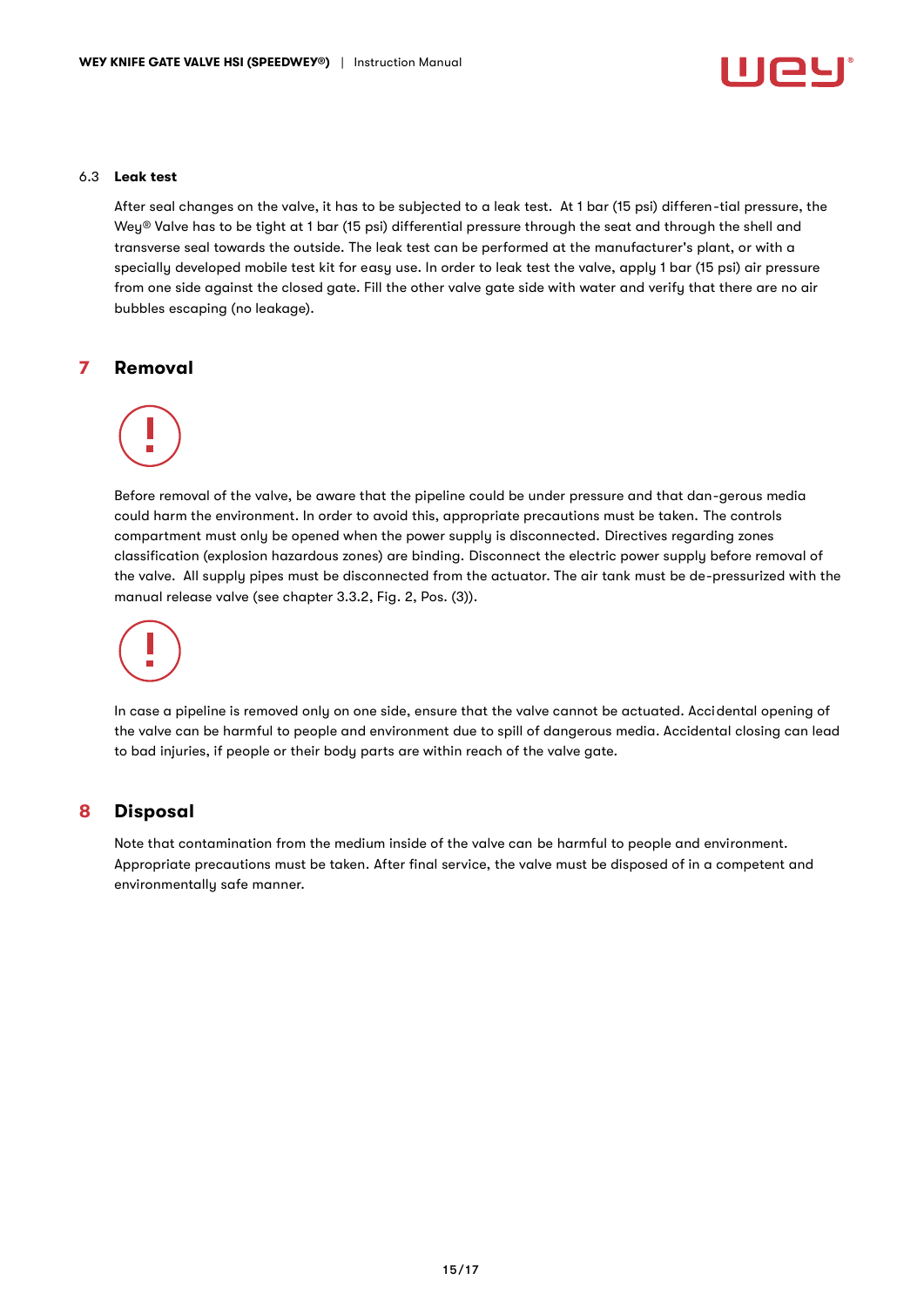

## <span id="page-15-0"></span>9 Technical data

| Mechanical nominal data            |                                                                                |
|------------------------------------|--------------------------------------------------------------------------------|
| Size                               | DN 100 - 400 / 4 - 16"                                                         |
| Flange connection                  | <b>PN 16</b>                                                                   |
| Working pressure                   | 16 bar (pressure resistant construction)                                       |
| Max. Explosion pressure            | 24 bar (shock- pressure resistant construction)                                |
| Medium temperature (operation)     | $0 - 100 °C$                                                                   |
|                                    |                                                                                |
| Air tank pressure                  | $5 - 8$ bar                                                                    |
| Air tank capacity                  | 100-3.1, 150-6.8, 200-13.7, 250-23.6,                                          |
| dry, filtered air supply           | ISO 8573-1 class 4/5                                                           |
|                                    | max. dust particle size                                                        |
|                                    | max. dust particle concentration                                               |
|                                    | max. excess oil concentration                                                  |
|                                    | pressure dew point                                                             |
| Ambient temperature                | $-20 - 55^{\circ}$ C                                                           |
| Closing time                       | depending on size                                                              |
|                                    |                                                                                |
| Electrical nominal data            |                                                                                |
| Quick action valve (V3)            | 24 VDC / 24 Watt                                                               |
| Triggering voltages                | 24 VDC                                                                         |
| 50VDC                              | short term condensor voltage                                                   |
| 300VDC                             | short term condensor voltage                                                   |
| Solenoid (V1, V2a/b)               | 24 VDC / 5 Watt                                                                |
| Sensors (open, close)              |                                                                                |
| Voltage                            | 24 VDC                                                                         |
| Constant current                   | $< 200 \text{ mA}$                                                             |
| Function                           | <b>PNP Shutter</b>                                                             |
| Pressure switch                    |                                                                                |
| Voltage                            | 24 VDC                                                                         |
| Function                           | <b>PNP Shutter</b>                                                             |
| Output                             | Transistor (1.4A)                                                              |
|                                    |                                                                                |
| <b>Explosion nominal data</b>      |                                                                                |
| Inner area (inside the pipeline)   | <b>Ex</b> II 1D 1G IIA 135°C                                                   |
| Outer area (surrounding the valve) | $\frac{\mathcal{E}}{\mathcal{E}}$ ll 3D 3G IIB 135°C                           |
| Actuator                           | $\frac{\mathcal{L} \mathbf{x}}{\mathcal{L}}$ II 3D Ex tc IIIC T135°C Dc IP66 X |
|                                    | $\langle \frac{\xi x}{2} \rangle$ II 3G Ex nR IIB T4 Gc X                      |
| Explosive atmosphere               | Dust/air mixtures ST1-ST2, KST max. 300 bar m/s                                |
|                                    | Gas/air mixtures (explosion class IIA)                                         |
|                                    | KG max. 500 bar m/s                                                            |
| <b>Examination certificate</b>     | FSA 10 ATEX 1606 X                                                             |
|                                    |                                                                                |